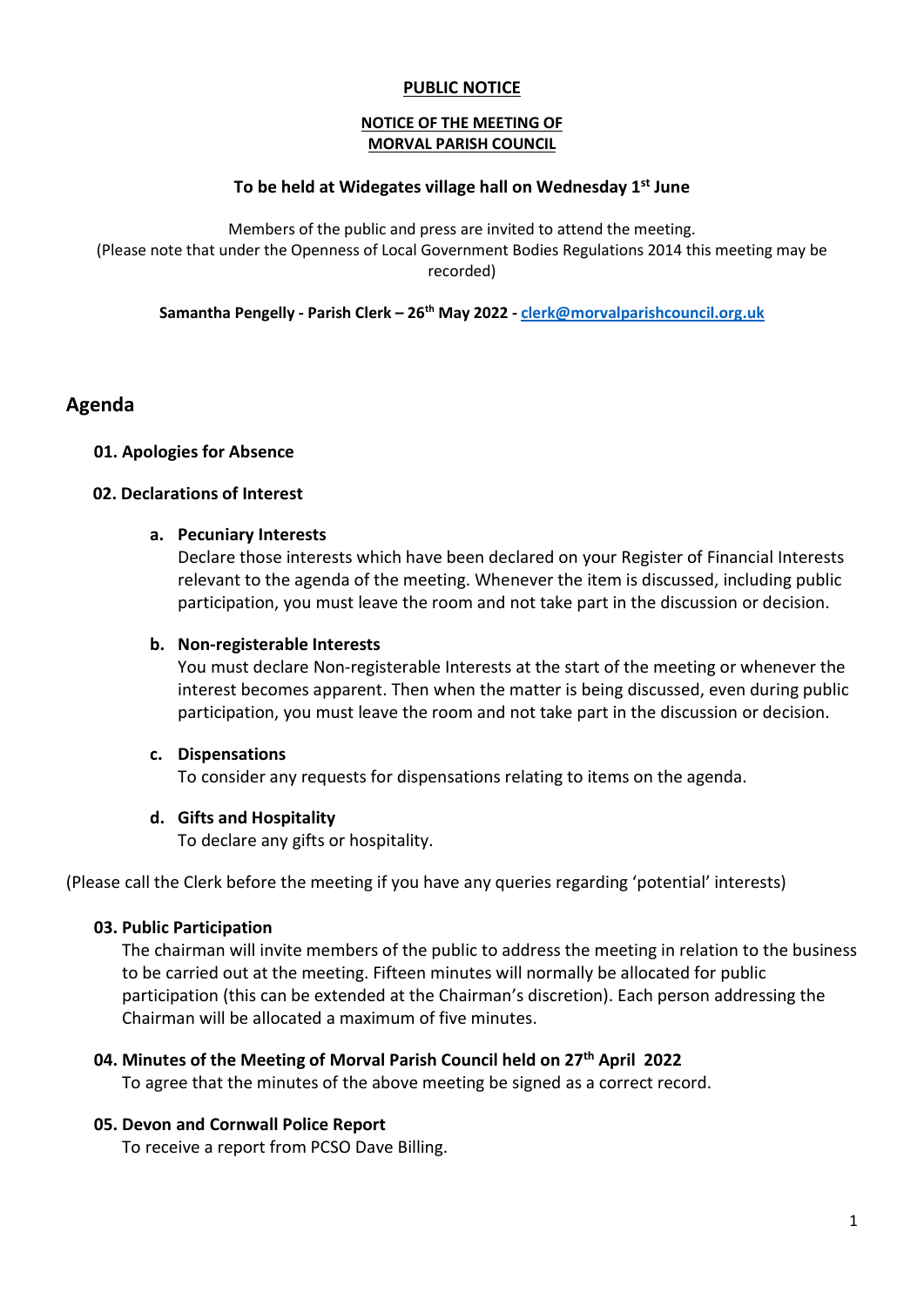# 06. Cornwall Councillor Report

To receive a report from Cornwall Cllr Armand Toms.

# 07. Planning Applications and Related Matters

To respond to the Planning Authority on the following planning applications (and any applications received after publication of this summons):

PA22/03927 Demolition of substandard single-storey extension and construction of new singlestorey extension, new porch, two new roof light windows to first floor level installed in existing roof slope, replacement of existing timber balcony guard rail with new glazed guarding and general rendering over of the current mock stonework to all elevations – Fairway, Widegates.

PA22/04126 Alterations and extension to dwelling, with associated works - 18 Morview Road, Widegates.

#### 08. Finance

Report from the Responsible Finance Officer:

- a. To note the current financial position
- b. To approve payments

# 09. Updates from the Chairman

Report from the Chair in his absence

# 10. Queen's Platinum Jubilee

Review plans for Beacon lighting. Clerk update regarding mugs etc.

# 11. Grant Application(s)

Discuss new applications received

- 12. Training for Councillors and Clerk Any training required.
- 13. Dates for the Diary